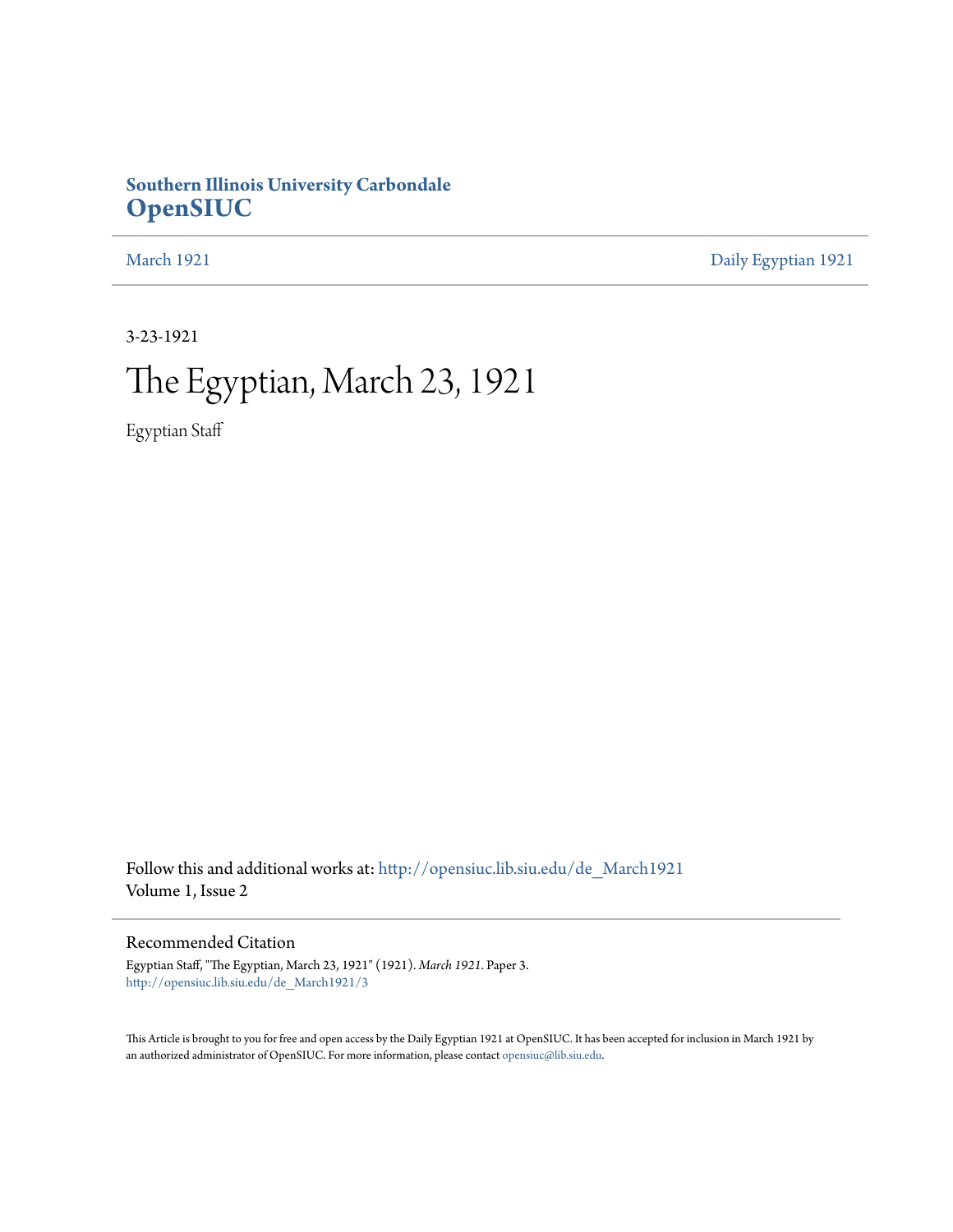# THE EGYPTIAN

## $VOL. I$

CARBONDALE, ILL., MARCH 23, 1921

**THE STUDENT COUNCIL** 

 $NO.2$ 

## **FRESHMEN AGAIN** IN THE LIMELIGHT

Mr. Smith, examiner for the first year class, has received the following note: Mr. Smith:

These people are excused from English I. for Spring Term because of good work. Please put them in D Literature: Elmer Schutte Luna Greer Phillip Provart Grace Keller Grace Boston Gertrude Pender Florence Webb Velma Morgan Mildred Schnake Mary Sturm Gladys Zapp Opal Burroughs Lela Littleton Mabel M: Minn Mabel Cooper Martha Brown Ruth Kilman.

TEACHERS OF ENGLISH I.

The Y. W. C. A. held its usual meeting Tuesday afternoon. An interesting letter from Miss Dunning, our American secretary to Japan, was read after which Mr. Boomer talked on the significance of prayer.

Y. W. C. A.

A missionary play will be given this Tuesday, (March 27), by members from both associations. The meeting will be in the evening instead of afternoon.

Come out and see "The Pill-bot- $10e$ 

## STUDENTS' CHAPEL

March 18. A good program was rendered this morning by the Student Coungil. Mr. Ralph Harp, singer for the revival at the Christian church. gave two selections. "Asleep in the Deep," and "The Bass Viol." They were rendered well, showing the wide range, and the peculiar low voice he has. Miss Evelyn Davis gave a splendid reading. We are glad that we are given the privilege of having these "Good Fri-W. I. G. days."

Harold Allison was being introduced to a group of girls; in the group was Sue Lay. When she was introduced she said, "We have met before." The one who was introducing then said: "Now girls meet the new mustache." Sue replied, justify its existence. "We have met before."

## AN ORGANIZED EFFORT TO PROMOTE STUDENT **GOVERNMENT**

The Student Council of school owes its existence to the desire of President Shryock to give the students the opportunity to share in the management of the school. He felt that president and faculty failed to view student problems from the undergraduate's viewpoint; that students would feel more inclined to respect regulations and customs they themselves had instituted, and that the unusually fine spirit and serious purposes of our student body deserve such recognition.

In December a faculty committee investigated the matter of student government and recommended its adoption in the school. A faculty committee to direct the work was appointed by the president. Mr. War ren was named chairman and Miss Misses Trovillion vice-chairman. Bowyer, Bell, Baldwin and Mr. Mc-Andrew were named advisory members of this faculty committee.

Each of the six classes in  $1he$ school then elected a man and woman to be members of the student council. The following were named: Earl Smith '21.

Esther Markman '21. Leo Gardner '22. Mary Peace '22. Ned Roberts '23. Mary Server '23. Kelley Loy '24. Leone Smith '24. George Lyerly '25. Agnes Lentz '25. Phillip Pflasterer '26. Mary Sturm '26.

The Senior members are ex-officio president and vice president, and the Junior members ex-officio secretary and assistant secretary.

A brief constitution was adopted permitting the council to recommend changes or to institute new ideas in the management of the school, and to make recommendations on matters of discipline referred to it by the faculty or president.

The council meets regularly on the second and fourth Wednesday of each school month but press of business has called for weekly meetings up to this time.

The council has gone seriously to work on its tasks and feels that it has already accomplished enough to

So far every recommendation has problems, beginning with the second. with your hat on also.

this been approved by the president. Most of them have been put into effect, while others are pending.

Perhaps the biggest thing the council has done is the launching of The Egyptian. It has recommended a system of awarding school letters to leaders in the various worthy student activities, a matter which still awaits faculty approval.

It has secured the opening of the library during the noon hour.  $1<sup>t</sup>$ has recommended that in the future the classes be seated separately chapel and that each class have an examiner for registration. It has appointed a student committee  $\pm$ 0 provide special chapel exercises on Fridays. It has a committee working with a faculty committee on the matter of boarding houses. It has asked that the faculty members avoid concentrating final examinations on the last day of the term. The faculty has been asked to agree on a uniform plan of distributing marks on a normal plan of distribution. It has passed on the matter of thefts, chapel disorders and Senior play.

A number of other significant items are awaiting consideration.

The council is anxious to serve the student body and the school and will welcome suggestions of any sort that will further any school interest.

## **REVISION OF THE ENGLISH COURSES**

The courses, D Lit. and Composition III, have been revised. More classics have been added to D Lit. It now is possible for students to continue this subject for two terms, as a different set of classics will be studied each term. Comp. III is strictly a theme course and likewise can be continued for two terms. Each pupil will be required to read one classic for outside reading, and base his compositions upon it.

Mr. Baily, giving lesson to Physiology class:

"Tomorrow we will have Pneumonia."

Mr. Boomer (in Physics): The makes my hands so soft. girls may solve all the odd numbered | Laura Shinn: I suppose you sleep

## **DISTRICT BASKET BALL TOURNAMENT**

The district basket ball tournament held at Marion last week was a success financially and from the standpoint of enthusiasm and good sportsmanship displayed. Marion won by defeating Murphysboro in the finals 42-19. Herrin placed third by defeating Johnston City, 34-2.

The following teams took part: Mounds, Herrin, Sparta, Thebes, Marion, Metropolis, Mound City, Carterville, Johnston City, Dongola, Murphysboro and Anna. Sparta was not fortunate enough to place though present with a first-class team. They met the strong Marion outfit when that five was going at top form and were eliminated Friday afternoon. The scores of the thirteen games played are here given.

Mounds, 1-Herrin, 21. Marion, 40-Metropolis, 5. Johnston City, 29-Dongola, 10. Sparta, 5-Marion, 27. Murphysboro, 22-Anna, 13. Johnston City 12-M'boro, 16. Marion, 42---Murphysboro, 19. Sparta, 29-Thebes, 12. Mound City, 29-Carterville, 13. Herrin, 22-Cobden, 10. Mound City, 12-Johnston City, 18 Herrin, 7-Marion, 15. Herrin, 34-Johnston City, 2.

The receipts were particularly large. \$3,500 were taken in. Marion is to be congratulated on the courtesy and hospitality shown the visiting teams.

## **FORMER STUDENT** WINS HONOR

角

The following is taken from The Music News of February fourth:

"At the Orchestra Hall concert given on last Tuesday evening, Joel Lay, a most attractive young baritone (both as to voice and in appearance), sang with musical feeling and clarity as well as power of voice the famous 'Vision Fugitive,' from 'Herodiade,' and won one of the most marked of the many ovations of the evening."

Mr. Lay was a student in the Normal here in 1915, and is a brother of Sue Lay, a high school junior of this year. He has scored such success as a baritone soloist that he has been invited by Arthur Dunham, Chicago's famous pianist, to tour the East with him next summer.

Walter McNeilly: I always sleep with my gloves on. That is what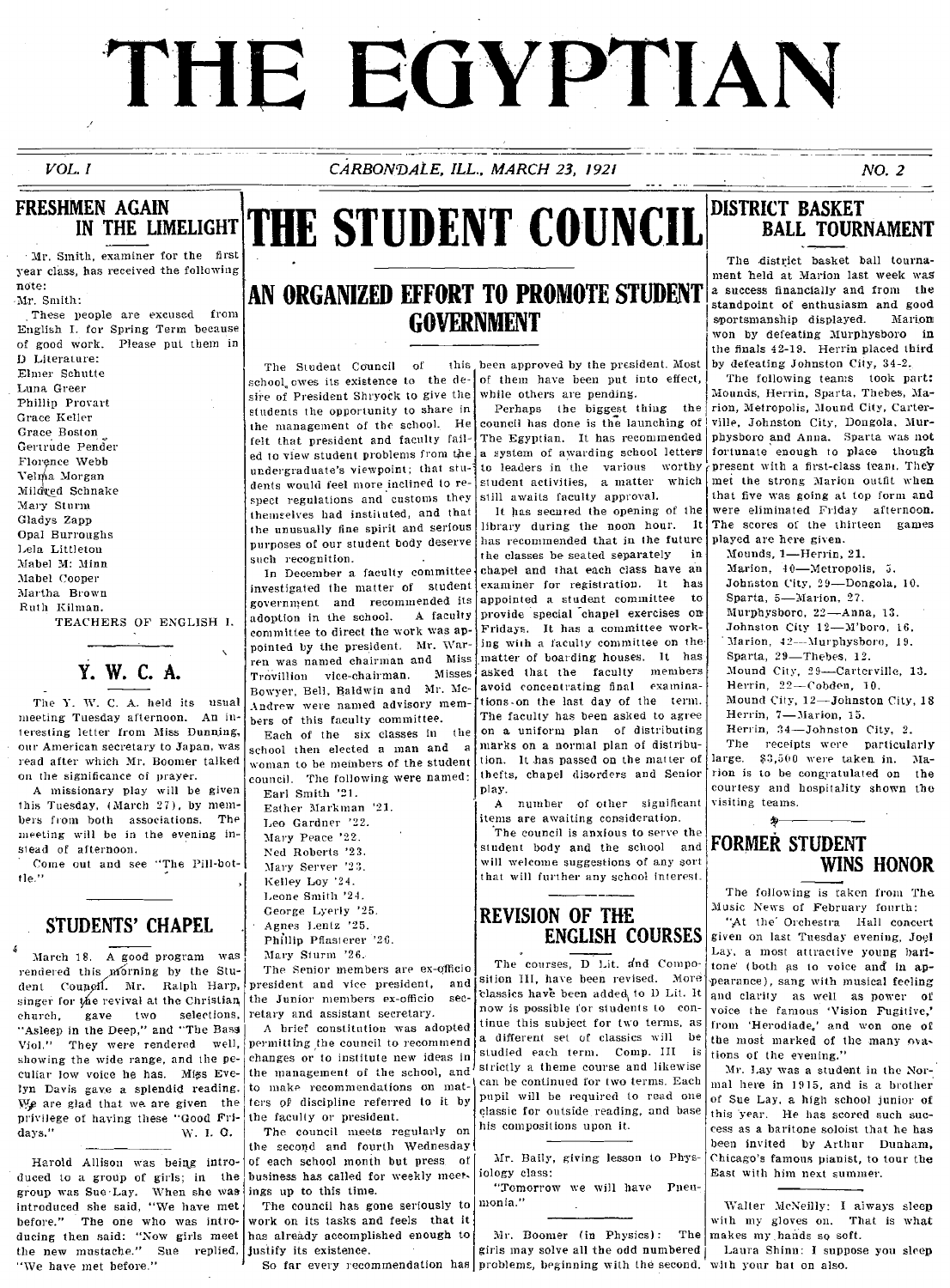THE EGYPTIAN.

## THE SOCRATIC-ZETETIC **BASKET BALE CONTEST**

 $\overline{2}$ 

(By Special Correspondent.)

Your correspondent was selected by the reportorial staff of The Egyptian to cover the annual basket ball game between the friendly enemies of two generations-The Socrats and the Zetats.

Those who staved away because they thought it would be a tame affair missed their guess badly, for thrills, enthusiasm, pep and everything that goes to make up an interesting game, these were a hundred percent. The reporter has seldom seen on the local floor better games than were played Friday evening.

By eight o'clock the whole atmosphere was tense with enthusiasm and expectancy. The Zetets had assembled in the southwest corner of the gymnasium where they were opening the flood gates of hilarious noise with "*fkey*" Lavender as generalsimo while over in the northwest corner a throug of energetic Socrats answered the challengers with a full half dozen cheer leaders.

The Socrat Girls Scalp Their Zetet  $\mathbf{x}$ Rivals.

The reporter expected to see a little kitten and yarn ball affair for the girls' game. He expected to wake up just before the boys began to play and record the fact that the girls had played and that the score was so and so. But it was not so. This was no kitten affair. There was action-vigorous and lots of itevery minute. They didn't hesitate to take a swift sprint or a hard tumble. The entire game was chock full of nep.

The Socrats were putting great faith in their favorite "Mickey Keith and the little woman did not disappoint them. Ouick as a cat and slippery as an eel she was everywhere in her court where the ball was.

The Socrate were paralyzed frequently for fowling, allowing the Zetets many free throws in both games, in which way, they piled up much of their score. The Zetets led out with a free throw by Virginia Meyers, followed quickly by a long basket for the Socrats by "Mickey." Another free throw by Virginia evened the score. "Mickey" shot in another long basket soon followed by a "humdinger" which tended  $t\sigma$ cause the northwest corner of the roof to lift from the wall. Then came Emma Wiggs, the second Socrat, with two baskets in quick succession. The first half closed with a score of 10 to 2, the Socrats being in the lead.

In the second half Emma Wiggsled out with a basket for the Socrats. Soon after this Virginia Meyers While Bailey's work didn't net

dresped in a pretty basket for the Zetets, which roused their drooping enthusiasm. This was followed by a free throw by Virginia which closed the score, with Socrats ahead to the extent of 5 points.

Every girl in both teams played up to her post remarkably well.

Line Up.

ZETETS-Jumping Center, Tillie Sturm; Rushing Center, Viola Lurtz; Forwards, Virginia Meyers, Loretta Gerlach; Guards, Olive Johnston, Emma Snook.

SOCRATS-Jumping Center, Bernice Brimm; Rushing Center, Edith Reed; Forwards, Emma Wiggs, Leota Keith; Guards, Aline Neftzger, Ruth Norris.

Likewise the Socratic boys "got the bacon" from the Zetetic boys. Line Up.

ZETETICS-Forwards. Jack Wiley, Max McCormack, Ralph Bailey; Centers, Earl Taylor, Harry Ohms, Emmerson Hall: Guards, Levi Browning, Alvin Mathis.

SOCRATICS-Ferwards Paul Forter, Earl Purdue, James Blair; Centers, Henry Schroeder, Everet Burrows; Guards, Kenneth Blair, James Watson.

Foster opened the game with a fine long field basket for the Socrats soon followed by one for the Zetets, made by Browning. Foster came back with a beauty from far out in the field. At this juncture McCormack replaced Wiley at center. Soon after this Kenneth Blair teek a long dribble down the field and landed a basket for the Socrats and Burroughs followed with a basket for them. By this time Zetetic spirits were waning again when Balley gave them a shot of "Dope" by dropping one in from far field, soon followed by a free basket for them by Browning. Score: Socrats, 8: Zetets 5.

Captain Johnson was trying new tactics by this time. He sent Harry Ohms into center to replace Taylor. while James Blair was sent in as Socratic forward instead of Purdue. A long Socratic basket by Burroughs a free throw for the Zetets by Bailey, another basket for the Socrats by Foster and another free throw for the Zetets by McCormack put the Socrats safely in the lead which they held at all times.

Some really fine passing was done by both teams. The Zetets had the best of the passing but the swift Socratic guarding together with an apparent bad eye for the basket prewented their realizing heavily on their passing. The Socrats had it on them when it came to finding the hasket.

Young Bailey and Purdue seem to the writer to have in themselves fine possibilities for future normal teams.  $80<sup>1</sup>$ 

and hard for the Secrats to handle. Foster and Burroughs started for the: Socrats and Bailey and Browning for the Zetets. A fine game, boys. One of the best features of the game was the fine spirit that prevailed at all times. The Zetets were good losers and the Socrats were generous *winners* 

Final Seere: Socrats, 17; Zetets,  $10.$ 



Wild Fluctuations in Prices of Commodities in "Actual Business" Create Havoc to Bulls and Bears.

Monday was a sad day for the class in Actual Business. They had been organized as a group of merchants scattered all over the United States and were to buy and sell among themselves. A wholesale house was well stocked with steers. hogs, corn, potatoes, and other commodities. Two banks were in operation to provide adequate banking facilities.

Until about two weeks ago Mr. Bryant, who was acting as administrator to see that everything was done in a business-like manner, required all papers to be O. K.'d by himself before being used after stamping paper until he grew weary of the job he decided to trust the class to trade without supervision. Instantly the price of goods leaped up. Everyone began trying to corner something. It was the stock  $e\tau$ change on a small scale. Steers had been dragging along at thirty cents per pound. Now they began  $10$ climb higher and higher. First fifty cents, then eighty, then a dollar, two dollars, three dollars per pound. Hay jumped from twenty-five dollars a ton to one thousand. Hogs started at six cents per pound and soon climbed to three dollars.

The size and number of duals increased as rapidly as the price. Earl Johnson, who formerly required a note signed by two thirds of the class before he would let any merchandise go, now began to say 'Ship me anything you have. don't care how much it costs. Send, it over." Whitney Wilson, who had spent most of her time exhibiting her sweet disposition, now began make half million dollar deals. Mabel Hall and Ruth Gibbs followed close behind.

But on Monday the awful newscame. All papers must be O. K.'d by Mr. Bryant once more. All prices ions echoes a resounding "yes." must decline to the original wholesale conroany price. **Steers** and

many baskets he did some excellent hogs that had been selling for three work. Browning was swift, stout dollars per pound must drop to ten cents. Cotton which cost two thousand dollars per bale must now sell for forty dollars.

> All of the plungers were ruined. J. C. McCormick had been talking of a million dollar profit. He had over a million dollars worth of stock on hand which was worth exactly twenty thousand. Instead of a million dollars profit he has a fifty thousand loss.

> George Wells had so much highpriced goods on hand that he lost two million and is wondering if it is worth while to take the bankruptcy law.

> Whitney Wilson who started the whole trouble by telling how big a sale she had made now has nothing left but her sweet disposition.

The whole class now know how a profiteer feels when the bottom drops out of the market

## WHEN IS A SPORT NOT SUCH A SPORT?

There are times when persons of flighty minds and unstable character become wrought up by emotions and excitements that their actions are not controlled by any reasoning or sense of right or wrong. It is in moments like these that acts are committed wholly ruinous to a good reputation. Such was the case Friday night when some poor, misguided person took down the Zetetic banner. Decorations had been put up for both societies with their banners and colors before the games, and each society, knowing the good sportsmanship of each other, left their gaily bedecked corners until the game was to begin. But some. unfortunate, unsportsmanlike person, thinking, not that he could destroy 2etetic spirit by so doing for brains of such small catiore couldn't reason thus, but that he could attract attention to his own self, tried to ruin the decorations by stealing the Satin hanner of the Zetets.

He undoubtedly was not even a Socrat but merely one of the kind who try to put themselves forward for display on every occasion. The members of both societies feel that the spirit and soul of the societies are embodied in and symbolized by their banners. They have grown: through all these years, to stand for the societies first as the flag stands for America. Would it not be an irreverent act to steal our sacred flag? Likewise is it not as irreverent person or a person of no self respect and honor who would steal the society banners? The Forum of public opin-

Subscribe for THE EGYPTIAN.

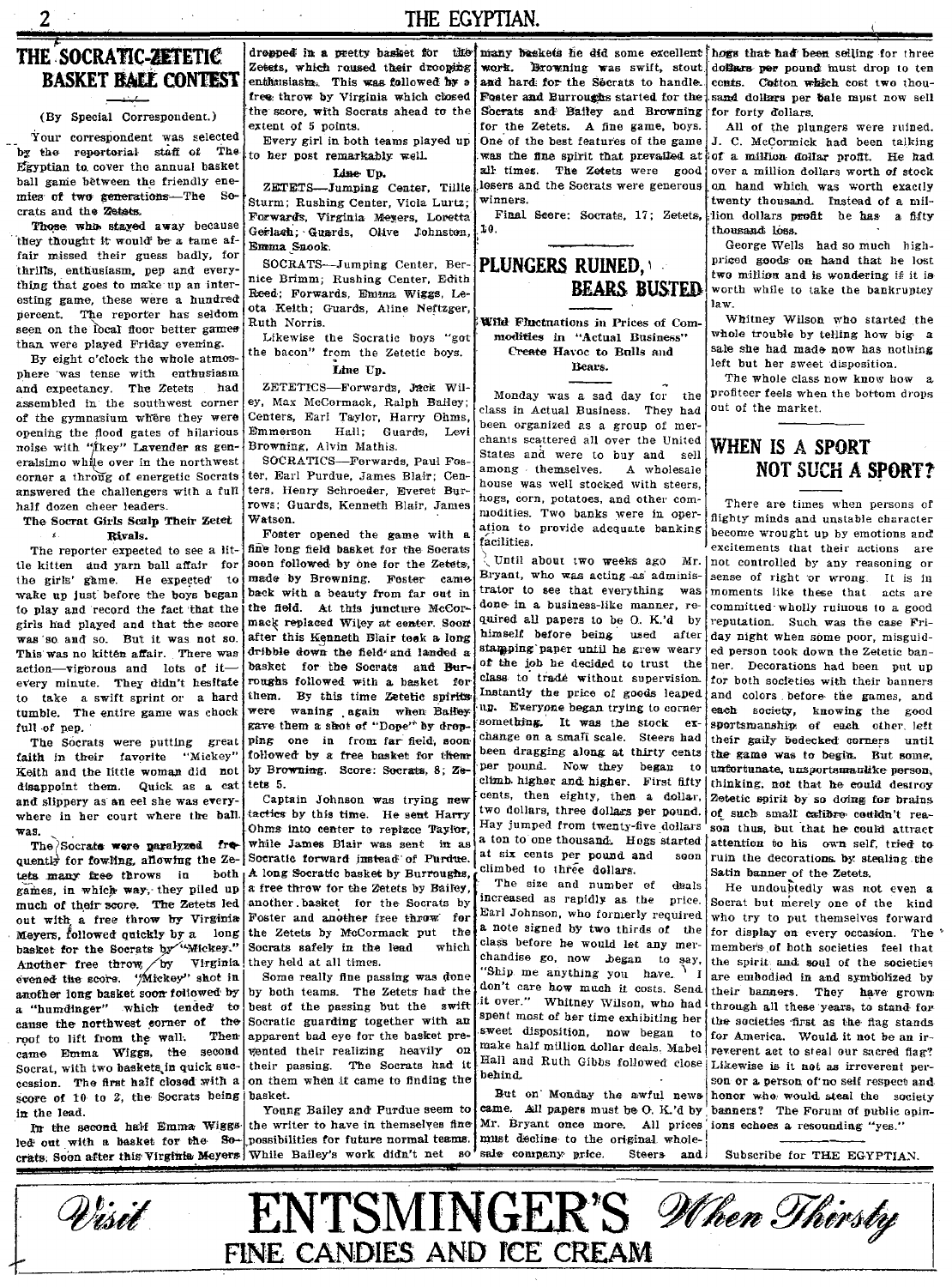## CAYENNE PEPPER: A REMINISCENCE

Reversing to the Tranks and Brivolities of the Class of '11.

Often we pender in our solitude over the good old days gone by, but more witten we sagerly give vent in conversation to some myoniment story of episode from the annuals of our past. Little do we think how the present will be dear to our memories in the future. We think of the delightful past as lost forever and regret that such times will be not more. The conotations of endeared: spots, places and things frequently bring creeping spasms of pride, a feeling of vague self importance. Vividly the thought fleets rapidly over details of major incidents pausing here and there for a lingering vision of some clever exploit. We visualize things as they were contrasting with things as they are. A tree/ may perhaps have disappeared changing the whole scene; a grim, flat modern building may have been erected above some treasured nook of your childhood; any change that may have occurred to some beloved spot brings a pain or remorse when to see that it is the same no more.

As I think over the days spent in early training, events appear, only to quickly disappear as some other looms more vivid. The alternation takes place so rapidly, that it is with the utmost difficulty that I am able to determine the most impressing. I see the primary department as it was in the dark rooms of the old main building, the floating lily pads and lilies in the lake, the old engine house with its towering stack and formidable dungeon and the emblem of cross bones and skull as it waved triumphantly for the saniors in the breeze. All these, which are no more, were connected with some story of Antiquity for those who have heard them over and over again. But before all these treasured reminiscences, one stands forth so impressive, go conspicuous and recurs-so frequently to my mind that I am endeavoring to place it before you conveniently. I must linger on this paragraph longer, for it would, be unpardonable to not speculate on the possibly effect this reminder will have on certain members of our present faculty. Possibly on the features of certain members, members upon whom the humor of the situation has by this time slowly dawned, I see faint twitches of concealed mirth struggling with the for charging. Of course the rest was more dominating element, wrath. One easy. Every book was given a double member whom fate has destined to dose and those of the faculty were

be with as no longer, is laughing Herally saturated including the boisterously, though the prank affected him as much, if not more than any other. It is a cruel fate that deprives us of our fovial ones, those who see wit and burnor as a student sees it and yet be as serious as the most grim and exacting, when occasion demands. I see the steel lines of anger and humiliation form rigidly on the aged countenance of another, a prominent member. I shudder at the thought of his cold steel cress searching the auditorium. May the Almighty help the one who smiles before that all penetrating gaże. Yes, any president would be justified in wrath at such a prank. Any presiding faculty member would **he** goaded to the greatest intensity of anger were he again confronted with the frivolous class of 1911.

Probably, every reader has some time in his or her life. had some laughable experience with red pep-Did it ever appeal to your ter. sense of humor to place that form of physical terror in the chanel hymn. books? I don't suppose it did. You would have feared to do so, even the most daring of you. But to certain members of the class of '11, fear never entered their corrupt brain. Their motto was, "Leave a mark, make it deep and make it black,' and they did. From packing limberger between the pipes of a hot radiator to saturating song books with pepper, an unbroken line of debaucheries committed, were left to sting the memory of every peace loving pedagogue.

Chapel was conducted in the old assembly hall of the main building, much the same as it is at present. Devotional exercises depended upon songs from the hymn books and prayers from a large leather Bible which the president manipulated. The rowdies just spoken of had purchased all the pepper of the cayenne species, in town and had stored it in the basement of an old house on Tilinois Avenue to await the coming darkness. When that night, the farge sack of pepper was taken from its hiding place to the campus the movements of the boys became wary. They timed the night watchman on his beat until they knew just when to work. During the afternoon a window had been unlocked, so it was practically no trouble to file in with the pepper and grope along the familiar corridors and stairways to the assembly hall. Here careful preparations had been made before hand. Song books were left open on every desk ready

president's Bible. Carefully closing each book and placing them in their proper places the task was complete and the boys crept sflently home.

**THE ECYPTIAN** 

As usual the hymn number was given and the president opened his Bible to select a reading. Each conspirator meekly opened his book and began to sing and at first began to lose hopes for their facial scheme, but were relieved when things began to happen. The faculty lived up to its record of leading all events and opened up the bombardment. The merry member mentioned before. carriously conveyed a small portion of the funny looking red stuff, with which his heak was abundant to his nose. It was a natural thing to do and as a result he did the most natural thing possible. The funny looking stuff had a tickling sensation which felt so good that he took a long deep breath of appreciation, but let it go suddenly and so voluptuously that the whole space around was saturated with a bath of silvery spray. The relief was immense and he felt so much better that he needed little persuasion to take another deep breath, but between showers he noticed the envy which the rest of the faculty and the student body regarded him as he enjoyed himself. Several could not stand to be tortured with envy any longer and burst forth with equal appreciation of the tickling sensation. The professor seeing the chaos he had wrought among the students withdrew in confusion to an adjoining hall where sight, and sound could not penetrate and proceeded to enjoy himself at leisure and in solitude. But to his utter dismay he was joined by other; hanny teachers who would not be outdone by the jovial professor. The profound sincerity with which they relieved themselves was astonishing but what could be more astonishing than to see the president burst among his colleagues with the Bible firmly in his grasp inhaling the, fumes of the luxurious spice with miserly stinginess. Among the students, feeling ran so high and they were enjoying themselves so intensely that it was deemed wise to dismiss school for the afternoon.

To be sure of course an investigation was conducted by the delighted faculty. In fact several quizzes were held but in vain. The boys who had themselves been so liberal as to furnish so much amusement would not expose themselves, and to this day if my thoughts don't wander the veil of mystery has never heen lifted before the eyes of the faculty. It was discovered that all the (Continued on page 4.)



**WHO SHINES SHOES** 

106 S. Illinois Ave.

We Clean and Polish All Sorts of Satin, Suede and Leather Shoes.

## STEVENSON'S STUDIO

## **Everything Photographic**

Let us finish your Kodak work. Finished by professionals in a professional way. 1 1: 19 19 19



Is a name easy to remember and is sure well worth rememebring. It cures ECZEMA. Guaranteed-Money Back if Trial is Not Eneirely Satisfactory. Sold at

-Hewitt's Drug Store-

**Leading Prescriptionists** Carbondale, Ill.

**PATTERSON DRY CLEANERS** South of Hewitts Phone 332-L Work Called for and Delivered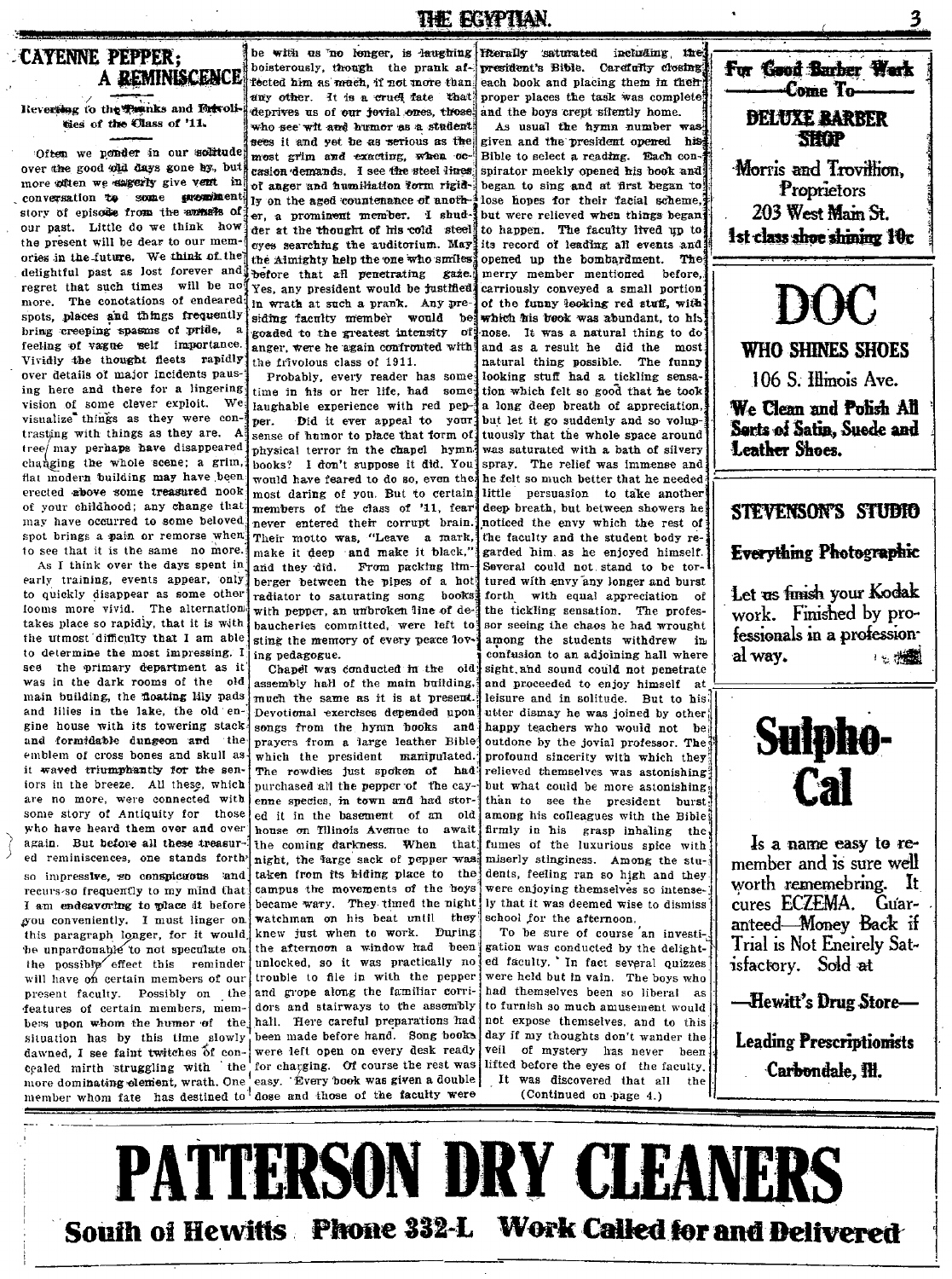## းပြု

## THE EGYPTIAN.

| THE EGYPTIAN<br>$\overline{\phantom{0}}$                                                                                                              | ord covering the period of your<br>school life you would not willingly                                                                                        |
|-------------------------------------------------------------------------------------------------------------------------------------------------------|---------------------------------------------------------------------------------------------------------------------------------------------------------------|
| Published Every Week During the!<br>Collegiate Year by the Students<br>of Southern Illinois Normal<br>University, Carbondale,<br>Illinois.            | part with. $\sqrt{ }$<br>SEND IT IN.<br>If you have a bit of news,                                                                                            |
| Subscription Price_____One Dollar                                                                                                                     | Or a joke that will amuse,<br>Send it in.                                                                                                                     |
| Advertising Rates Made Known on<br>Request.                                                                                                           | A story that is true.<br>An incident that's new-<br>We want to hear from you!<br>Send it in.<br>Never mind about your style.<br>If it's only worth the while. |
| Editor________Guy W. McLain, '21<br>Assistant Editor. Maude Bratten, '22<br>Adv. Manager______Geo. Wilson, '22<br>Faculty Advisor________E. G. Lentz. |                                                                                                                                                               |
| Board of Directors.<br>William Rude $\frac{1}{2}$<br>Ana Huffman $1.11$                                                                               | And will make the reader smile,<br>Send it in.<br>A THOUGHT FOR US<br><b>TO TAKE HOME</b>                                                                     |
| Elmer Schuette ________________ <sup>26</sup>                                                                                                         |                                                                                                                                                               |

#### EXCHANGES.

We shall be glad to exchange with any high school, college or Normal school issuing a school publication similar to our own. The first school paper to come to our desk is The Marion Blues, one of the livest high school papers we know anything about. It is published weekly in the interests of Marion Township High School. From the character of the paper we know it has a superior staff supported by the loyal co-operation of the entire school.

### WHAT OUR SUBSCRIPTION LIST SHOWS.

lowing groups are subscribers of The may be quoted from some unreliable All the members of each of the fol-Egyptian:

Anthony Hall. Forum.

Agora.

Junior High Aggles.

Other groups show the following percentages:

Faculty, 88 per cent. Seniors, 82 per cent. Fourth Year, 78 per cent. Socratic Society, 76 per cent. Fifth Year, 67 per cent. Zetetic Society, 56 per cent. Third Year, 49 per cent. Second Year, 20 per cent. First Year, 15 per cent.

HOW TO MAKE A GOOD SCHOOL PAPER.

Let everybody boost./ It is our united common interest; it reflects the spirit of the school. It belongs to every individual member of the school; responsibility for its success rests upon each of us.

Try out your ability to write; you have something to contribute. Take pride in your work. It is a worthy ambition to make the columns of the paper. It may be the beginning of a journalistic career for you.

#### PRESERVE YOUR COPIES  $\Omega$ F THE EGYPTIAN.

Egyptian. It will have greater value no violets were to be found although for you in the years to come than it a snake, two tramps, two small fish. has now. Preserve a complete file hot dogs and marshmallows made exhausted his unsurpassed vocabuof The Egyptian and you have a rec- the hike a very interesting one.

## A THOUGHT FOR US **TO TAKE HOME**

Vacation time, will soon be here. The most of us will go to our respective homes, and while there we will talk more or less of our school work during the past year. An exchange of ideas will take place between us and father or mother.

Farming interests will no doubt be one of the topics--how prices of farm products which the farmer has to sell, have tumbled, how the middlemen have prospered, the outlook for or return to school, and many other things which may cause our farm life to look discouraging. But all this may not keep father from trying another crop. He will be anxious to produce a "bumper" and may be easily influenced by some commercial fertilizer. Large fields source to promote a sale of the socalled fertilizer.

One thing bear in mind. Make an earnest request of father never to buy this miserable stuff which we call commercial fertilizer. Use limestone, and the organic matter which comes from our live stock. Three tons of limestone with five tons of manure per acre will produce the bumper crop. Scientific experiments conducted by our state universities prove that limestone alone will increase the yield of corn 13.5 bushels per acre; oats 6 bushels per acre, and wheat 8 bushels per acre. Manure alone increases corn 21 bushels per acre; wheat 9.61 bushels per acre, and hay 1,132 pounds per acre. Limestone and manure will not injure the soil. Commercial fertilizers contain acid, the very thing we do not want in the soil, and they are so expensive that the farmer can not afford to use them. When we go home let us use all the influence we have to get father to use limstone and manure on the soil, and to leave the commercial fertilizers alone.

## A SPRING HIKE

The I-Tanki Campfire of the ninthgrade had a very enjoyable hiking trip Wednesday after school.

Most of the girls took large bas-Don't destroy your copy of The kets in which to gather violets but

## SENIOR COLLEGE COURSES.

In a recent announcement to the school, Pres. Shryock held out the particularly attractive prospect of strong courses for graduates of the Normal. Hitherto it has not been the policy of the school to offer any special inducements to hold students to the completion of degree courses. The very greatly increased equipment for advanced work and the increase in the faculty which will be provided for next year make it possible to offer more courses of Senior College rank than has before been practical.

A few students are already enrolled in degree courses and numerous inquiriies are coming in indicating an increasing demand for such courses.

### THE PRICELESS THIRST.

- Some thirsty people wail and sigh because there is no gin;
- Some day their costly thirst will die. and comfort will begin.
- A little while they'll dodge the cops and go to wild extremes
- carry home a sack of hops and , work out home-brew dreams. A little while they'll think it sport to
- trail the bootleg shark Through alley foul and squalid court,
- to some sequestered pärk; But they'll soon tire of all such
- brews that work like this commands,
- That make a man take off his shoes and walk upon his hands.
- A little while they'll walk in gloom and yearn for things to drink, And hair restorers they'll consume.
	- and many brands of ink.
- While yet this thirst of theirs endures they'll drink all things that kick,
- And liniments and spavin cures will make their innards sick.
	- all things perish and decay, like roses in the dell.
- And e'en a thirst will fade away, if it's not nutured well.
- And to these wights will come a time, a morning fair will come.
- When they'll refuse to give a dime to greet the Demon Rum.
- And often they will wonder why they used to wildly beef
- Because they lacked a shot of rye to multiply their grief.

Bernice B.-Gee, I'm mad at Bud tonight, cause he didn't bring me that cheese sandwich that I've been begging for all week.

#### CAYENNE PEPPER.

(Cintinued from page 3.) books contained material for the funny feeling and not wishing another such disturbance the faculty engaged the services of our aged janitor, noted for his spacious vocabulary, to dust the books. It was plain that he was almost tickled to death to be of so great a service. He! became so pleased and happy that the tears ran so freely that he he quite lary in appreciation of the task.

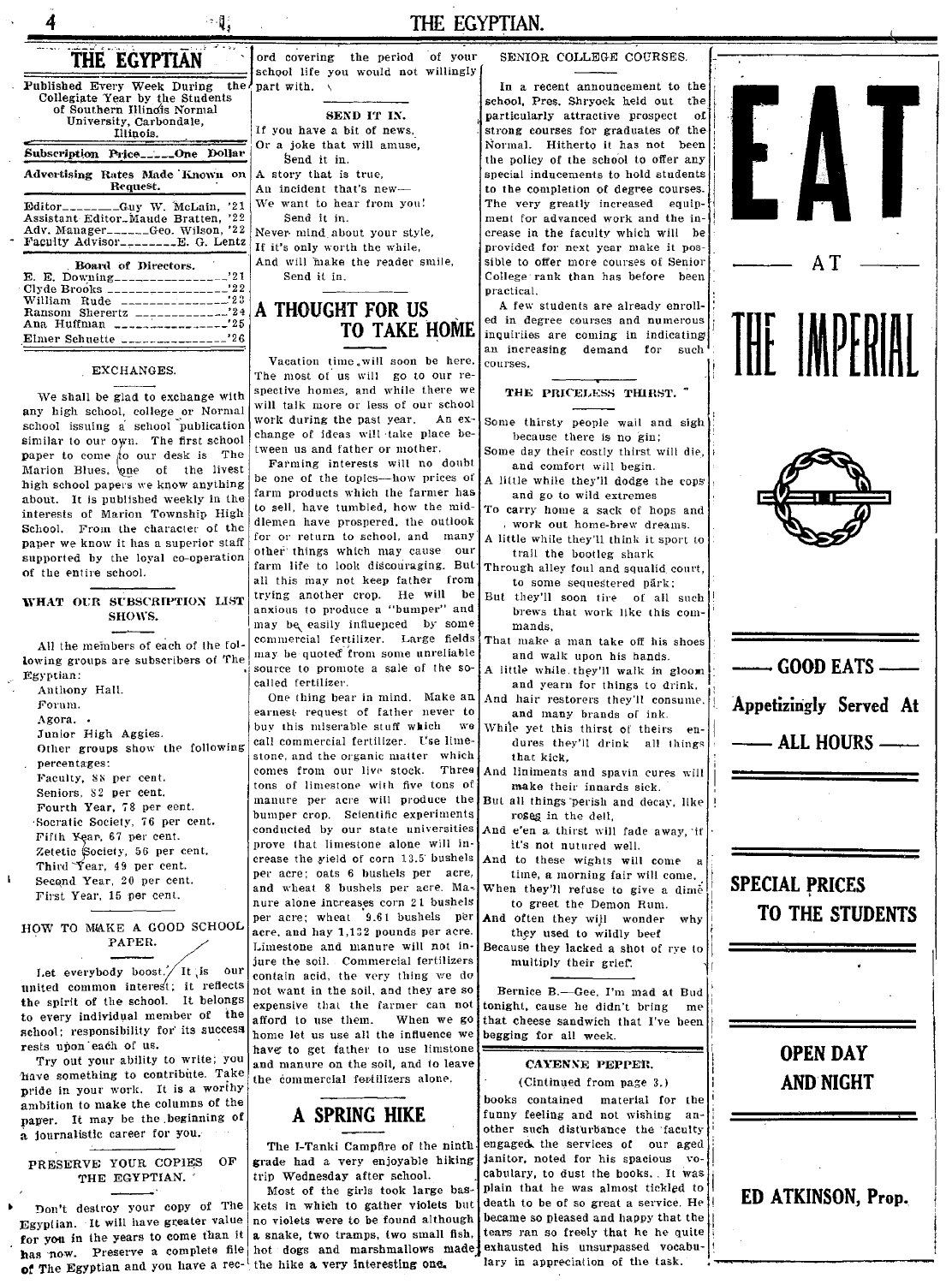## THE MYSTERY AND **HOW IT WAS SOLVED**

Mysterious Man Hanging Around Anthony Hall Arouses Curiosity.

Many t'mes last week a man was seen hanging around Anthony Hall. The mysterious actions of this mysterious man has aroused no little curiosity among the student body, especially the inmates of the hall. Some were frightened, others merely mervous, but all curious as to the motive which prompted such mys- $\lambda$ <sub>terious</sub> actions.

It is said by those who saw him, that he is a large man with unusually large feet, of which he seemed He wore a white very proud. sweater bearing box-car numerals, and carried a long stick in one hand, a large piece, of paper in the other, and a long sharp pencil over his right ear. It is also said that at times he would go up very near the building. in fact he would be almost against it, then would withdraw some little distance and look intently at that part of the building. At times he would make a few marks or write a few words on the paper, or would reach up for his pencil and stand rubbing his sealp with his right fore-finger, for some few minutes. as if undecided what next to do.

The cause for uneasiness was lessened considerably, as the man was seen only during the daytime, and was thought by some, to retreat to · his den at night-fall.

It was rumored that he had a girl in the Hall, or wanted a girl in the Hall; that the paper was a note to her, but owing to his unfamiliarity with the customs generally observed at girls' dormitories, he was unable to deliver the note into proper hands.

Another rumor was that he was jealous of the boy who works at the Hall, that to satisfy the cravings of his heart, he was lying in wait for a time when the poor chap might fall victim to his long, cruel stick.

With such rumors abroad it became necessary for immediate action to take place in the form of an investigation. It was found, however, that the man had no ill purpose in mind toward any boy, much less the one at the Dorm; that the paper was not a note to a girl, but had it been, he would have known how to dispose of it properly. The investigation showed that this mysterious man was not only innocently, but accurately and mechanically taking the dimensions as to length, breadth and height of Anthony Hall.

Earl said that it had been his highest ambition from childhood to

be an architect, and that he seized the first opportunity that presented itself, to develop this talent along this line. He found that opportunity in the Manual Arts Department of the S. I. N. U. In architectural drawings he advanced rapidly, as did the whole class. After drawing plans and elevations of various kinds of buildings, such as garage, ideal farm buildings, bungalow, and two-story dwellings, both wood and brick, the class was ready for more advanced work. Mechanical perspective came next in the curriculum.

The mechanical perspective class having studied the fundamentals of perspective drawing, took up the perspectives of one and two-story residence buildings. Finally Mr. Petersen assigned each member of the class a building on the campus. One of the class has a perspective of the auditorium almost completed.

Why Earl chose the Dorm, still remains a mystery. According to his statement, that building has more "stick ins" and "jump outs" on its exterior surface than anything he ever tried to draw.

## WHEN IT IS LOWER **TO BE HIGHER**

"Give me a berth to St. Louis." I said to the man at the window who didn't seem to care whether I took the trip or stayed at home.

"Upper or slower," he finally answered.

"What's the difference?" I asked. "A difference of \$2," was the answer. "You see our prices to St. Louis are \$8 and \$10, the higher price being for the lower berth."

"Well," he said, "the upper is lower than the lower because it is less convenient: when you occupy an upper you have to get up to go to bed and get down when you get up. It didn't used to be so, but we found that everyone wanted a lower; so we made them higher. I would advise you to take a lower although it is higher, for the reason that I have just stated. So if you take it higher it will be lower, but if you want it lower it will come higher."

Finding it more convenient to be lower and pay higher than to pay lower and be higher, I paid higher and slept lower.

A. B. C. H.

Pupil: "Miss Steagall, where will we put our names on our frog?" Miss Steagall: (Meaning to pin our names on the frog's foot) "Just pin your foot on the frog."

The EGYPTIAN, \$1.00 per year.

FOR **The New** AND **Improved Garments AND Furnishings** FOR **Ladies** R. E. Bridges

**Headquarters** 

**Carbondale Candy Kitchen Manufacturers of Candies and lee Cream CARBONDALE, ILLINOIS**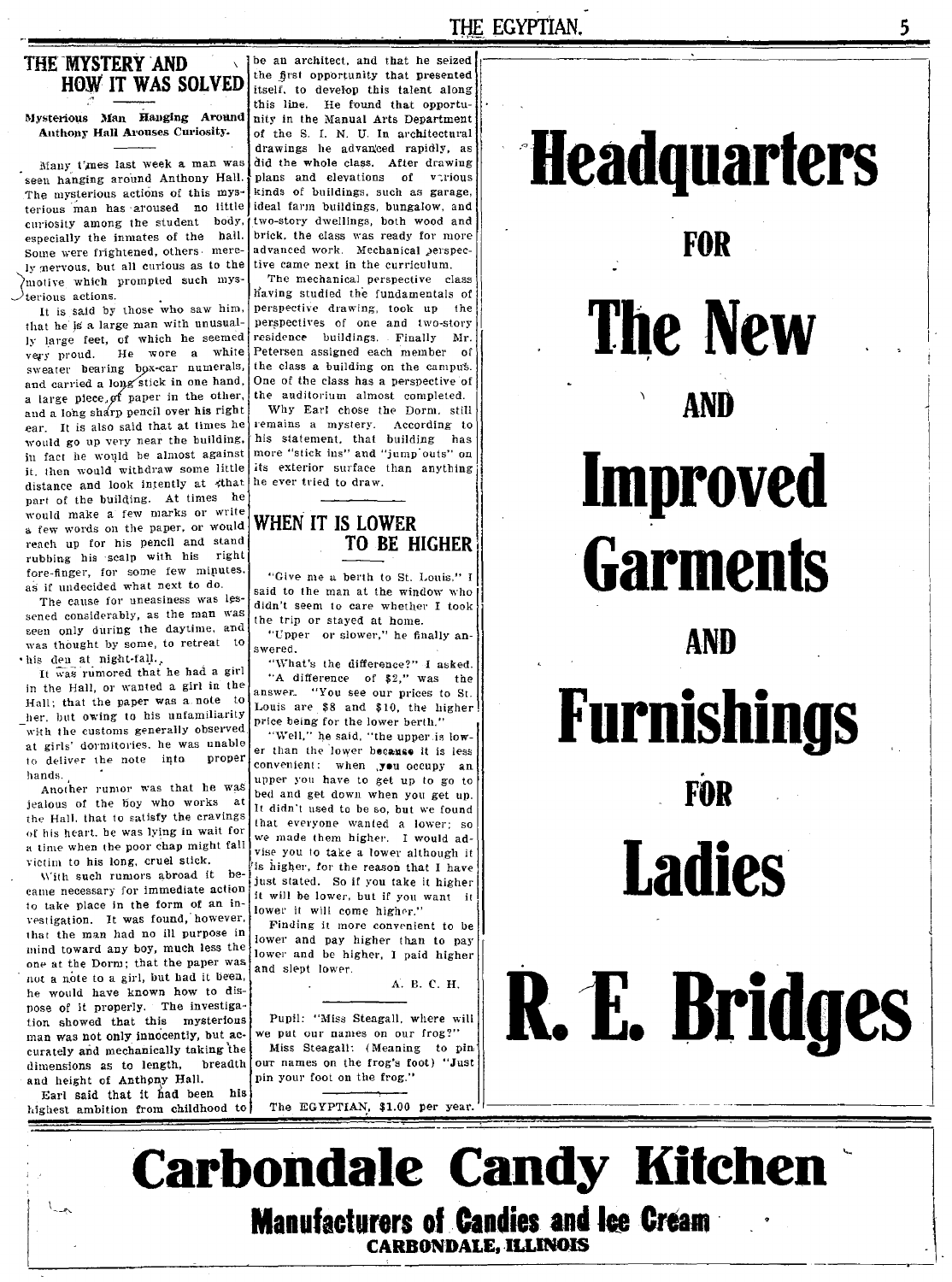## THE EGYPTIAN.

**DEAR EDITOR** 

## MORE OR LESS **PERSONAL MENTION**

 $\boldsymbol{6}$ 

Mr. Fred Boswell, an old S. I. N. U. graduate, is now in Riga, Russia, in Red Cross work. Friends in the school here have received a Red Cross publication in which Fred is kindly mentioned. Fred was one time business manager of The Egyptian.

Pres. Shyrock attended a meeting of the Unit Board of the Normal Schools at Springfield, last Wednesday. While there he appeared before the Appropriations Committee of the House and presented the needs of this school for the next biennium. Among other things the school is asking for a modern gymnasium. The S. I. N. U. certainly needs such a building.

It has been suggested that The Egyptian conduct a beauty contest to determine the prettiest young lady in the school. Certainly there is a lot of them to choose from.

Why can we not have in the spring term an old fashioned excursion? Thebes, Grand Tower, Chester, Fort Massac, and Fern Cliff have been mentioned as objective points.

The Chocolate store on the first floor of the Main building is doing a thriving business.

A score or more of the Third Year! students took the Teachers' examination at Murphysboro on last Thursday and Friday.

Earl Mathias, Germany, who was a line busting half-back in the fall of '16, is taking a course in dentistry at Washington University, and won his letter as half on the Washington Varsity last fall. He and Boswell won their "N.'s" on the same team and then entered the line smashing game against the Hun.

J. Ed Parker, Maroon center in '14, '15 and '16, has been coaching foot ball and basket ball in the Salina (Kangas) High School for the last two years and has been very successful with his teams.

Raymond Pyatt, '17, superintendent of Pinckneyville schools, was our first alumnus to send in his subscription to The Egyptian. "Fuzzy," as we knew him, was always a loyal booster for old S. I.  $\overline{M}$ . U.

Florence Creed,  $/20$ , teacher in the Muskogee, Oklahoma, schools, sends us her subscription for The Egyptian.

Love is like an onion. We taste it with delight. But when it's gone we wonder Whatever made us bite.

Now then, Hazel had a stick of guni. She chewed it long and slow, And everywhere that Thelma went The gum was sure to go. It came with her to school one day. It was against the rule,

So Mr. Warren took it away from her And chewed it after school.

**INOW THEN** 

Now then, since you are an exceedingly loyal Zetet and that you have pledged your never-ending support for the good of our society. I take the opportunity to ask you never to mention anything about the Zetetic and Socratic \* Basket Ball game. Please don't allow any Socrat to say anything through the columns of our school paper that would cause them to feel proud or boastful.

EDNA K. WALTER. Pres. Zetectic Society.

Now then, from now on, when any articles of clothing belonging to visitors are found in Anthony Hall they will be held for storage. Owners who properly identify lost arficles can have same by paying me a dime. Yours for ten cents.

MISS RELL

Now then, I hereby authorize you to announce my candidacy for the sweetest boy in school. Emma Sue told me a lot of nice things that Julia never thought of. I am very sure that your vote would be highly appreciated. Won't pa be proud of me now. Yours till I am elected, YOU KNOW WHO.

Now then, please don't say anything in the paper about John and me. We tried to dance a little but couldn't keep step, so we just sat down and "threshed it out." If you care anything for John, you won't say a word about such a small matter as this. You know, I liked to be teased about John and I don't care. It's just John's feelings that I am interested in, don't you know. Yours, BARBARA BURR.

## STOP! LESTER! **LOOK AND LISTEN**

Have you heard? Socrats won. Ice cream, soda water, ginger ale, pop. Hurrah for the Socrats. They are always on top. And as usual the Socrats came out in grand style and showed that their heads were good for something other than to wear their hats on.

The Socrats came in with their old time "pep." They gathered in "the the northwest corner where pink and blue, tried and true," dispelled the gloom of the green and white and sent the Zetets to their doom. With Edith Emmert  $a \overline{a}$ Walter McNeilly as yell leaders there was nothing slow about the yells and songs.

The whistle blew-out girls snapped into a "peppery" game which spelled defeat for the poor benighted Zetets. Although they had three all star members and played a hard game, the Socrats ran off with the candy. The same spirit displayed in the girls' game was in no way lacking in the boys'. Although in this game nothing much was heard from the Zetets as their "pep" had died a natural death, the spirit <sup>7</sup>of the Socrats kept soaring and if we do say it "the noble spirit of the Socrats."

"Nuff sed" when the Socrats put on a regular snake dance and sang: Its very pathetic to see the Zetetic, Against our athletic, Socrat.

## **ANNOUNCEMENT!**

Baldomes Club. (The most polished club in school.) Motto: 'A Bald Head is Like a Road to Heaven-a Broad and Shining Way, With no Parting." Grand Worshipful Master-Guy Hogg; Custodian of Glossy Secret-Charles Watkins: Faculty 'Critic-Prof. W. A. Furr.

## **FORUM PROGRAM**

## April 9, 1921.

Optional-Alvin Mathis. Resolved, That the "Open Shop" is in harmony with the principles of democracy.

Affirmative: Ned Roberts. Chas. Watkins. Negative: Eugene Werner, Everet Burroughs.

**GET YOUR HAIRCUTS**  $-AT$ — **M. E. BATSON'S Where They Know How** 







## **EASTER**

## **FOOTWEAR**

**If Of course, you expect** us to have some pretty Spring Slippers, and we have.

SUEDE: Black. Brown, and Grev \$8.50 to \$12 SATIN: Black & Brown \$9.00 and \$9.50

KID LEATHERS: Brown and Black \$5 to \$8.50

THE STYLES run mostly to strap patterns.

Walking Oxfords are made in lace aptterns, militarv heels.



SHOE DEPARTMENT

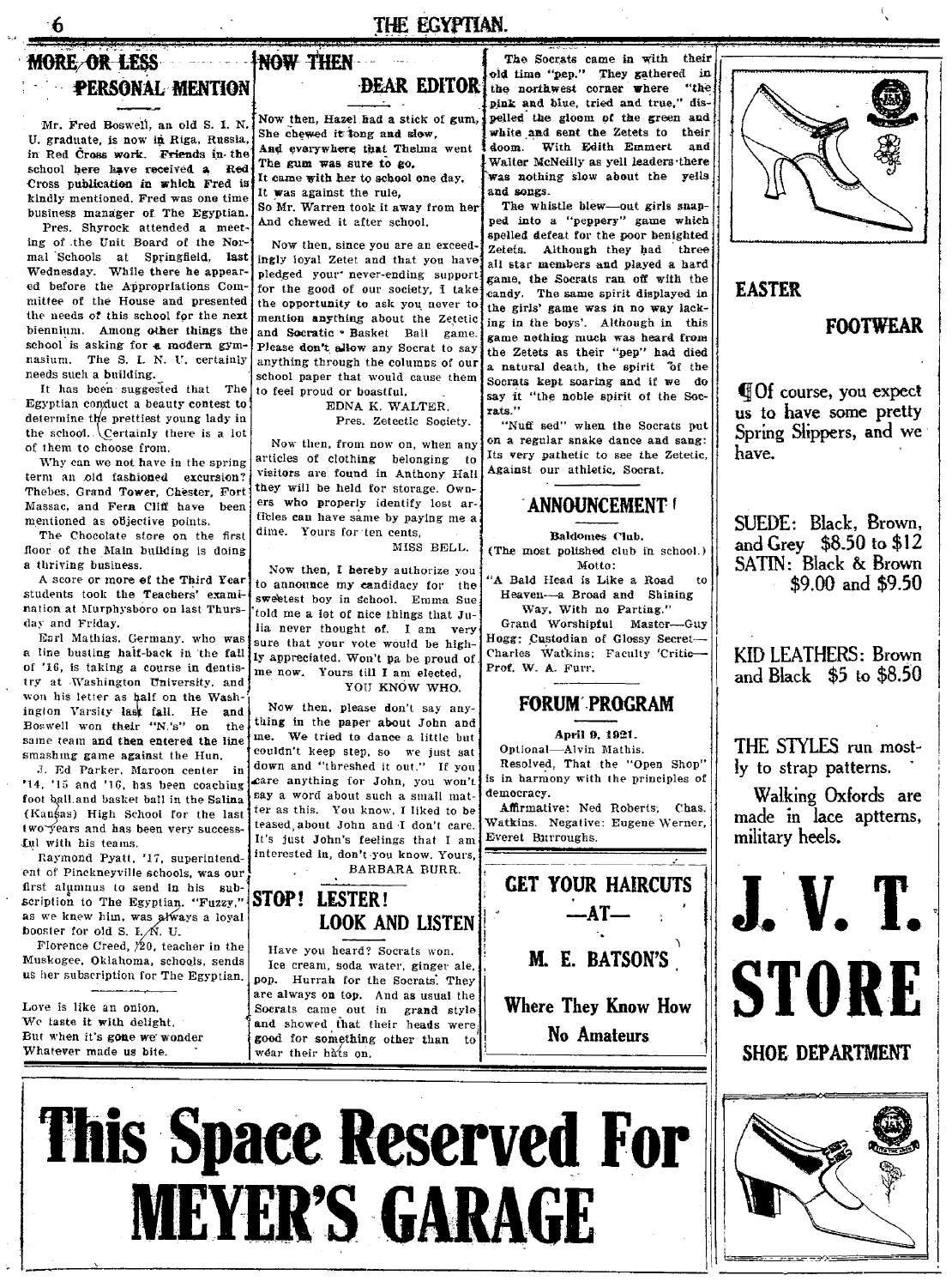## ST. PATRICK'S DAY AT ANTHONY HALL

events of this term was a St. Pat- $\sum_{n=1}^{\infty}$  Emmert and Bernice Brimm accom-<br>rick's party given by the girls of panied her on their ukuleles Edith rick's party given by the girls of panied her on their ukuleles. Edith half and the experiment same an Irish folk some Anthony Hall on the evening of Emmert sang an Irish folk song March the sixteenth. March the sixteenth. earlier in the evening.

The rooms were beautifully deco- $\begin{array}{c} \text{At eleven order} \\ \text{at el} \\ \text{marked telling the girls that they had} \end{array}$ rated with festoons of green and parted telling the girls that they had<br>white crepe paper and spring flow-land a good time. When the girls white crepe paper and spring flow- had a good time. When the girls ers—many of which were given by saw that their guests were enjoying ers—many of which were given by saw that their guests were enjoying<br>Miss Baldwin. The dining room was the narty so much they resolved the prettiest of all. Lights soften- then that many similar affairs would ed with green crepe paper, and can- be given at Anthony Hall. dles added much to the artistic effeet of the room. Flowers, flags, and white porcelain clay pipes gave a touch to the room which was hard to excel. Elva Trovillion displayed Invitations have been issued by An effort is to be made in the Independent of the English I classes of Miss Bowyer physical training work for boys to

entertainment committee, succeeded six-thirty to eight. The classes are regular gymnasium hours in the admirably in keeping all the guests now studying letter and invitation catalogue will be observed but even admirably in keeping all the guests now studying letter and invitation catalogue will be observed but even<br>happy and amused. A grand march writing. The entertainment com- members of these classes will do most led by Bryan Doolan and Bernice mittee is planning some clever and<br>Brimm, started the finn of the eye- novel forms of amusement. The Brimm, started the fun of the eve- novel forms of amusement. The ing track and field work. Credit rims, the integration of the event of the integration of the integration of the integration of the integration of the integ ning. The line of march first con-<br>sisted of several fancy figures then  $\begin{bmatrix} \text{Cox's English I class.} \\ \text{Cox's English I class.} \end{bmatrix}$  all hove who have any idea sisted of several fancy figures, then  $\begin{bmatrix} \text{Cox's English I class.} \\ \text{to the astonishing for the foot ball team next.} \end{bmatrix}$ to the astonishment of the boys the<br>leaders started up the winding stairs leaders started up the winding stairs **JUNIOR HIGH fall should sign up for spring foot** to the n vsterious regions of second **JUNIOR HIGH** and third floors. To the surprise of the spectators, neatly arranged rooms the spectators, neatly arranged rooms in the spectators, ing, carring the ball and running the ball and running were visible. Instead of barren The Alethenai Literary Society signals for a few fundamental plays were visible. Instead of barren The Alethenai Literary Society signals for a few fundamental plays walls, pictures of popular actors and will give the following program, will be the program. walls, pictures of popular actors and will give the following program, will be the program.<br>actresses, pennants, flags, and Ukes Friday, March 25th, at two P. M. A number of base ball teams will actresses, pennants, flags, and Ukes Friday, March 25th, at two P. M. A number of base ball teams will<br>were seen. Greater the wonder grew Everybody is cordially invited. be organized and a competitive<br>as the first floor w as the first floor was again reached  $\overline{\text{Music}}$ -Junior High School Or-<br>when instead of being led to the chestra. when<sup>t</sup> instead of being led to the chestra.  $\begin{bmatrix} \text{d} \\ \text{d} \end{bmatrix}$  determined yet whether these teams reception room, a mysterious door Reading---Porothy Furr.  $\begin{bmatrix} \text{will be } \\ \text{will be } \\ \text{formed principles of the image.} \end{bmatrix}$ reception room, a mysterious door Reading---Dorothy Furr.  $\begin{bmatrix} \text{will be } \text{formed promiscuously} \\ \text{was opened and the wide corridors} \end{bmatrix}$  Music--Ukule Club of the J. H. whether the various classes will be was opened and the wide corridors Music-Ukule Club of the J. H. whether the various classes will be of the basement were explored. Dark, S. Male Quartet. Rudeman Harmon, allowed to compete. of the basement were explored. Dark. S. Male Quartet, Rudeman Harmon, allowed to compete.<br>reoms, which concealed unknown Charles Renfro, Edward Landis and A course in coaching in basket horrors were passed and happy were Homer Laney.<br>they when an odor of coffee told Music.....Orc. them that the kitchen was near. Pantomine----Adelaide Hines. Only. All boys of these two classes Through the kitchen and dining Piano Duet---Madeline Scott, and who care to take such a course should Through the kitchen and dining room the march continued and at Vivian Springer.<br>last the weary followers halled with Debate—"Resolved, That the girls last the weary followers hailed with delight the reception halls, but, no. delight the reception halls, but, no; should participate equally in athlet-<br>they were not allowed to stop, the tics with the hoys. Affirmative, Dorthey were not allowed to stop, the  $\frac{1}{1}$ ics with the boys. Affirmative, Dor-<br>favored walk of the girls and their lothy Meffert and Roberta McCracken. iavored walk of the girls and their othy Meffert and Roberta McCracken.<br>friends from seven till seven-thirty Negative, Hal Hall and William had not been traversed. Around the Ford. main building they must go. Never' Piano Solo--- Virginia Fly. again' will amusing questions be ask- Latin Song-Latin Students.

on known or  $\overline{1}$  inknown topics, was eighth grade agriculture class. This  $\overline{1}$   $\overline{1}$   $\overline{1}$   $\overline{1}$   $\overline{1}$   $\overline{1}$   $\overline{1}$   $\overline{1}$   $\overline{1}$   $\overline{1}$   $\overline{1}$   $\overline{1}$   $\overline{1}$   $\overline{1}$   $\overline{1}$   $\overline{1}$ given next. Tally cards were passed class has put in a garden on their and the guests were instructed to campus that will surprise even the and the guests were instructed to eampus that will surprise even the choose partners for five different Normal Agriculture Club and Mr. choose partners for five different Normal Agriculture Club and Mr. It was at the public library. A copics of conversation, the first being Muckelroy. topics of conversation, the first being Muckelroy.<br>"My first date at Anthony Hall:" | This garden will be an excellent dirty volume. At last it came, his Second, "The place I like best in An- $\vert$  example of a New Englard truck turn to place his volume for inspection of the librarian. The suspense thony Hall." Third, "How I feel farm. They will raise radishes, let- tion of the librarian. The suspeuse<br>when the last dip comes." Fourth, tuce, peas, beans, cauliflower, and was great, but finally the librarian when the last dip comes." Fourth, tuce, peas, beans, cauliflower, and was great, but finally the librarian "What would Anthony Hall be like tomatoes, and there is no doubt that leaned forward. Taking the size of "What would Anthony Hall be like tomatoes, and there is no doubt that leaned forward. Taking the size of without a minimum of  $\frac{1}{2}$  with  $\frac{1}{2}$  without a minimum of the  $\frac{1}{2}$  without a minimum of the size of without a matron?" Fifth, "Re- $\begin{bmatrix}$ it will soon be the fad for the fair the boy and then glancing at the solved that the girls of the half coeds of Anthony Hall to eat little book she remarked: "This is rathshould be permitted to stay out until spring onions.<br>
ten-thirty on Saturday nights." Watch your step, you Seniors and

At ten o'clock Edna Walters invit-Juniors, for the Junior High School floor, the boy, half defiant, half<br>ed sixteen couples to the dining room Aggies challenge in one line of study apologetic, retorted; "It was that where brick ice cream, wafers, cof- at least! fee and mints were served them. Partners were secured by the match- ANOTHER J. H. S. VICTORY. ing of small green pipes. While some of the guests were in the dining Junior High School defeated

room the others gathered around the piano and sang popular songs, Southern melodies and old fashioned songs. Marjorie Burkhart was the pianist One of the most pleasant social of the evening and Alice Cape, Edith events of this term was a St. Pat- $\frac{1}{2}$ Emmert and Bernice Brimm accom-

the party so much, they resolved

## **ENGLISH SOIREE**

Charles Renfro, Edward Landis and **A** course in coaching in hasket Homer Laney

Negative, Hal Hall and William

A bright idea has sprouted in the

This garden will be an excellent dirty volume. At last it came his example of a New England truck turn to place his volume for inspeccoeds of Anthony Hall to eat little book she remarked: "This is rath-<br>spring onions. <br>In the rechnical, isn't it?"

d-thirty on Saturday nights." | Watch your step, you Seniors and Planting his feet firmly on the At ten o'clock Edna Walters invit- Juniors, for the Junior High School floor, the boy, half defiant, half Aggies challenge in one line of study apologetic, retorted:  $\cdot$  "It was that

> The seventh grade team of the the

sfith grade team from the Bush school last Wednesday by a score of 24 to 1. The Bush school team are accustomed to playing an outdoor court and completely swamped by the fast little 7th grade normal team. Marvin Muckelroy proved to be the star player of the game, ten field goals. The line up was as follows:

Center-Leaman Brown.

Forwards-Marvin Muckelroy and Francis Hewitt.

Guards-Luther Cherry and Harry Lautz.

## **CHANGE MADE IN PHYSICAL TRAINING**

the English I classes of Miss Bowyer physical training work for boys to and Miss Trovillion to an English  $\frac{1}{k}$  code all the English fort of doors that is artist,<br>Mary Server, chairman of the solice in the gym next Tuesday from negible in the enviror term The Mary Server, chairman of the solive in the gym next Tuesday from possible in the spring term. The electrician of the spring term. The electrician of the spring term. writing. The entertainment com- members of these classes will do most mittee is planning some clever and  $\frac{1}{\alpha}$  their work on the field in practic-

**SCHOOL DOINGS** will be engaged in but passing, catch-

Music-Orchestra. <br>
Pantomine-Adelaide Hines. Only. All boys of these two classes sign their names immediately on a buHetin on the bulletin board. Two hours work per day will be required but full credit toward graduation will be given to seniors only.

The seniors should consider that the demand for men who can coach is getting greater all the time. And the boy who can teach agriculture,<br>manual training or mathematics and ed as to the appearance of the sec-<br>  $\begin{array}{c|c|c|c|c|c|c|c|c} \hline \text{and third floors of } \text{Antbony Hall} \end{array}$   $\begin{array}{c|c|c|c} \hline \text{and third floors of } \text{Antbony Hall} \end{array}$ ond and third floors of Anthony Hall. J. H. S. AGGIES. coach has a much better change of the  $\alpha$  and  $\alpha$  and  $\alpha$  to converse  $\alpha$ . A bright idea has sprouted in the set a position in high school.

way when I got it, ma'am."

Stude-May I raise my hand? Prof.---What for? Stude-I want to ask a question?



Handle the Following Lines

**PICTORIAL** 

**REVIEW'** 

**PATTERNS** 

**SIMMONS** 

**SILK GLOVES** 

**ATIJENA WEAR** 

WAYNE KNIT

**SILK HOSIERY** 

**KAYsER** 

**SILK HOSIERY** 

**ROYAL** 

**WORCESTER** 

**CORSETS** 

**FRIEDMAN-**

**SHELBY SHOES**